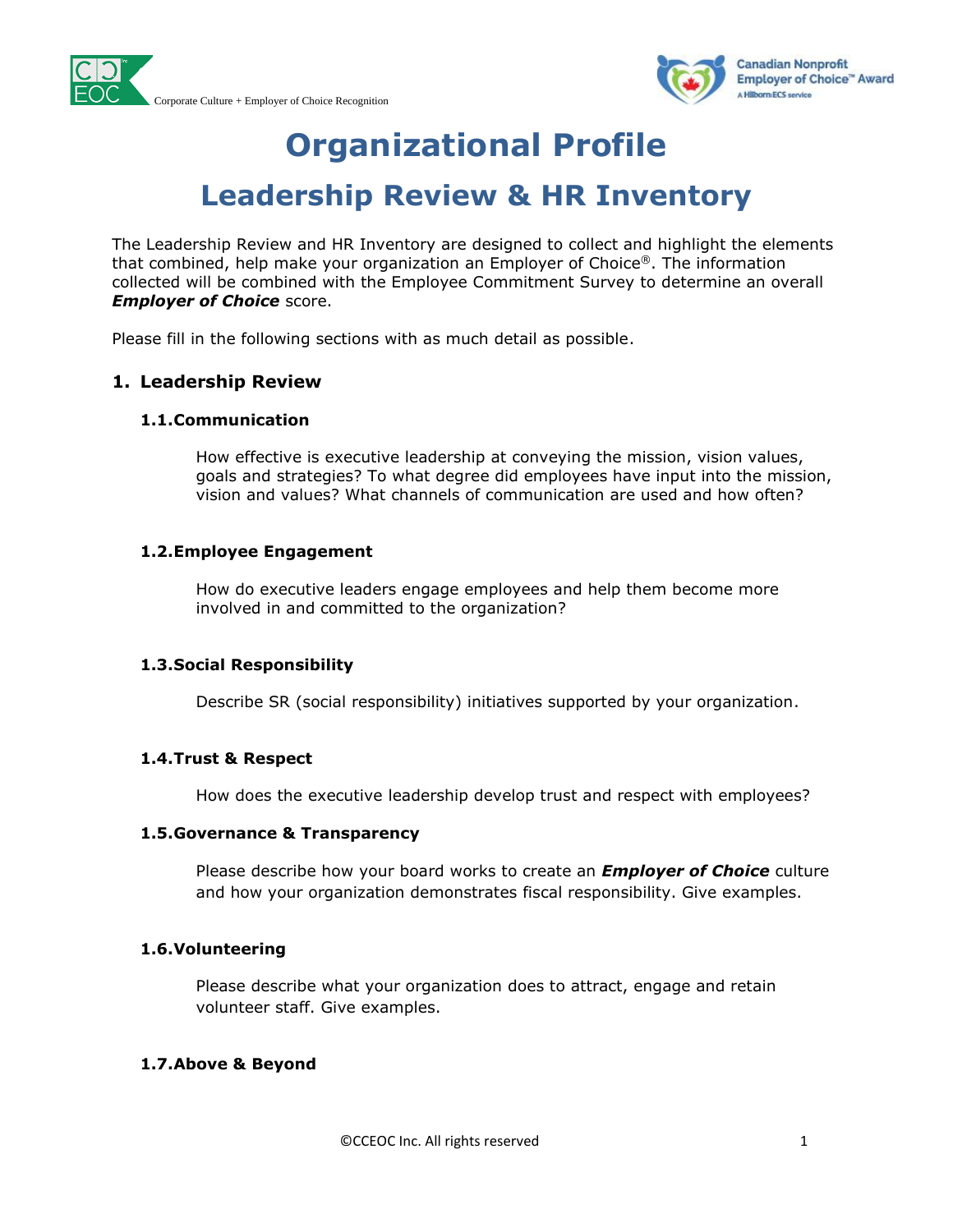



## **2. HR Inventory Compensation, Benefits, Practices, Policies, Procedures and Perks**

## **2.1.Work/life Initiatives**

What work/life initiatives does your organization administer to help employees better manage their busy lives?

| <b>Initiative</b>                                                                                                                                                                                                                   | Yes | No | Coming |
|-------------------------------------------------------------------------------------------------------------------------------------------------------------------------------------------------------------------------------------|-----|----|--------|
| 1. Childcare assistance?                                                                                                                                                                                                            |     |    |        |
| 2. Paid time off for volunteer work?                                                                                                                                                                                                |     |    |        |
| 3. Paid personal days off? (compassion leave)                                                                                                                                                                                       |     |    |        |
| 4. Eldercare initiatives (may range from referral program,<br>eldercare assessment, case management, a list of local<br>organizations or businesses that can help with information or<br>products, or seminars and support groups)? |     |    |        |
| 5. Referral program to Care Services, local organizations, etc.?                                                                                                                                                                    |     |    |        |
| 6. Flexible working arrangements? (work at home, job-sharing,<br>$etc.$ )                                                                                                                                                           |     |    |        |
| 7. Parental leave for adoptive parents?                                                                                                                                                                                             |     |    |        |
| 8. Family leave policies and other leave of absence policies such<br>as educational leave, community service leaves, self-funded<br>leave or sabbaticals?                                                                           |     |    |        |
| 9. EAP (employee assistance programs): on-site seminars and<br>workshops on such topics as stress, nutrition, smoking<br>cessation, communication etc?                                                                              |     |    |        |
| 10. Subsidized internal and/or external educational or training<br>opportunities?                                                                                                                                                   |     |    |        |
| 11. Health & Wellness program                                                                                                                                                                                                       |     |    |        |
| 12. Fitness facilities or fitness membership assistance?                                                                                                                                                                            |     |    |        |
| 13. Tele-work option for employees?                                                                                                                                                                                                 |     |    |        |
| 14. Overtime support other than compensation                                                                                                                                                                                        |     |    |        |
| 15. Relocation services for transferred employees                                                                                                                                                                                   |     |    |        |